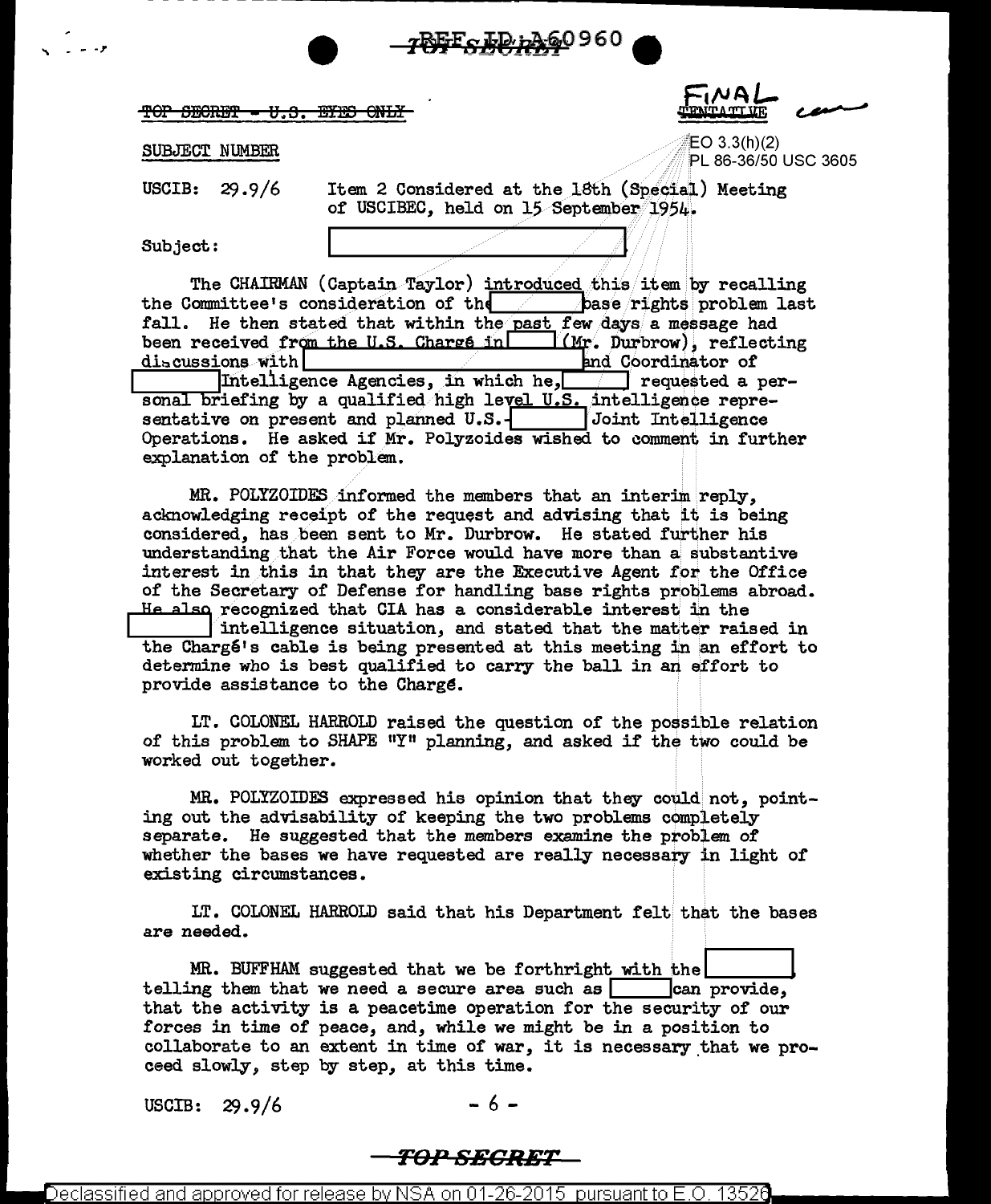## TOP SECRET - U.S. ETES ONLY

**USCIB:**  $29.9/6$  EO 3.3(h)(2) PL 86-36/50 USC 3605

CAPTAIN AGNEW, in reply to a question by Mr. Polyzoides, stated that the situation has changed somewhat from NSA's point of view and that the Director has expressed his preference to lose the bases rather than enter into a collaborative arrangement with the

-TBEES AD 0 060 960

MR. BRIGHT referred to the basic request. i.e., that receive a personal briefing on the general aspects and scope of the proposed U.S. activities and how they fit in with U.S. intelligence operations. He said that even though we are **giving chly** cash and equipment, it appears that the **Ceel** that there is a effort and a flat statement to the contrary by the joint U.S. U.S. would no doubt damage existing relations.

The CHAIRMAN asked for comments on broaching the subject of intercept steerage to the

CAPTAIN AGNEW replied that his Director would be unalterably  $\Box$  steerage. opposed to giving the

MR. BATTEY made reference to USCIB 30/33 and suggested that it might now be necessary to reconsider the USCIB decision therein by virtue of which the  $\frac{1}{\sqrt{2}}$  were initially informed that we might consider the release of raw traffic in exchange for base rights. He further pointed out that the USCIB 30/33 decision indicated that the Air Force had a requirement for three sites, whereas their present requirement is for only one site. He continued by suggesting that all current facts be laid before the same and if they are then unwilling to proceed along lines indicated by us, we could explain that our requirement is not sufficiently urgent for us to press for the base rights, and drop the negotiations.

The members continued to discuss the problem at length along these lines. From the discussion it was evident that the actual requirement bases has diminished with the establishment of other for thel U.S. facilities in the Mediterranean; however, the bases will still be of considerable value, particularly to the Air Force, if they can be obtained on reasonable terms from the U.S. viewpoint. It was also evident that  $CIA$  has a valuable source of information in **which** is subject to loss or impairment if the matter now before the Committee is not carefully handled.

MR. BATTEY explained his understanding of proposed physical and security arrangements for the stations in l stating location is expected to be under U.S. command and that that the the onl<del>u</del> there will be liaison officers. He said that on the other hand, is expected to be a so-called joint

USCIB:  $29.9/6$ 

-7-

# *TOP SECRET*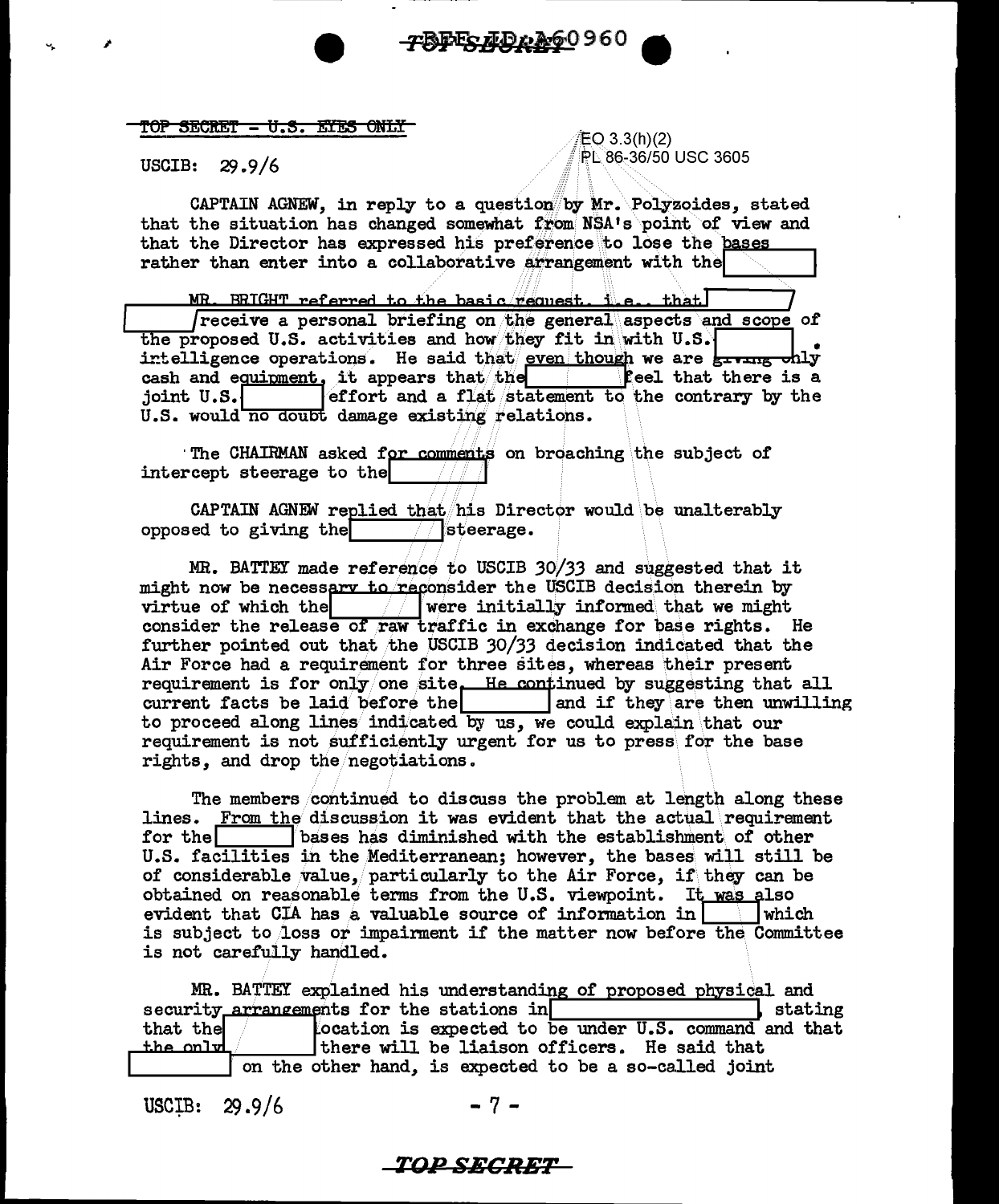77REF TD3A60960

TOP SECRET - U.S. EYES ONLY

图 3.3(h)(2) PL 86-36/50 USC 3605

 $29.9/6$ **USCIB:** 

, means that it will be under operation which, to the military control with an understanding that there will be no interference with U.S. operations. He added that these arrangements are political window dressing and do not imply free laccess to the stations.

The members were in agreement that the U.S. cannot accept any kind of joint arrangement of the nature described by Mr. Battey.

The CHAIRMAN suggested the possibility of sending an Air Force representative to telk with  $\Box$  solely on the  $\Box$ problem involving military base rights, keeping the discussion completely apart from the CIA involvement. Such action, he said, would jeopardize only the military base rights if the discussions are unsuccessful.

MR. BRIGHT expressed his opinion that would be unwilling to go into the matter on this basis, since he himself has lumped the whole problem together in his approach to the Charge.

The members discussed further the method of approach to The composition of the group of conferees, and the nature of a reply to Mr. Durbrow. As a result of this further discussion it was agreed that an NSA representative of flag rank and a CIA representative of comparable status should accompany Mr. Durbrow when Tare held, and that the NSA and CIA discussions with representatives should prepare terms of reference for the discussions for consideration by the Committee. Further, it was agreed that Mr. Durbrow should be informed, for his own information, that the U.S. is unwilling to provide General [15] the information he requests. put that U.S. representatives will come to to talk with  $\Box$  in the near future. The members were of the opinion, however, that this message should not be sent until the DCI and the Director, NSA have agreed upon the above plan.

Following the above decision, Mr. Polyzoides commented on the base rights problem in general. He said that he is not at all pleased with the way base rights problems are being handled, and believes we are operating in a most disorderly fashion - each problem of this nature being discussed in an atmosphere of confusion and misunderstanding. He recommended that positive action be taken to insure that the procedure for handling base rights problems follows an orderly course and that there be a single agency or group responsible for processing such matters. He stated that unless corrective action is taken our confusion and ineptitude in dealing with these matters will grow progressively worse.

USCIB:  $29.9/6$ 

TOP SECRET